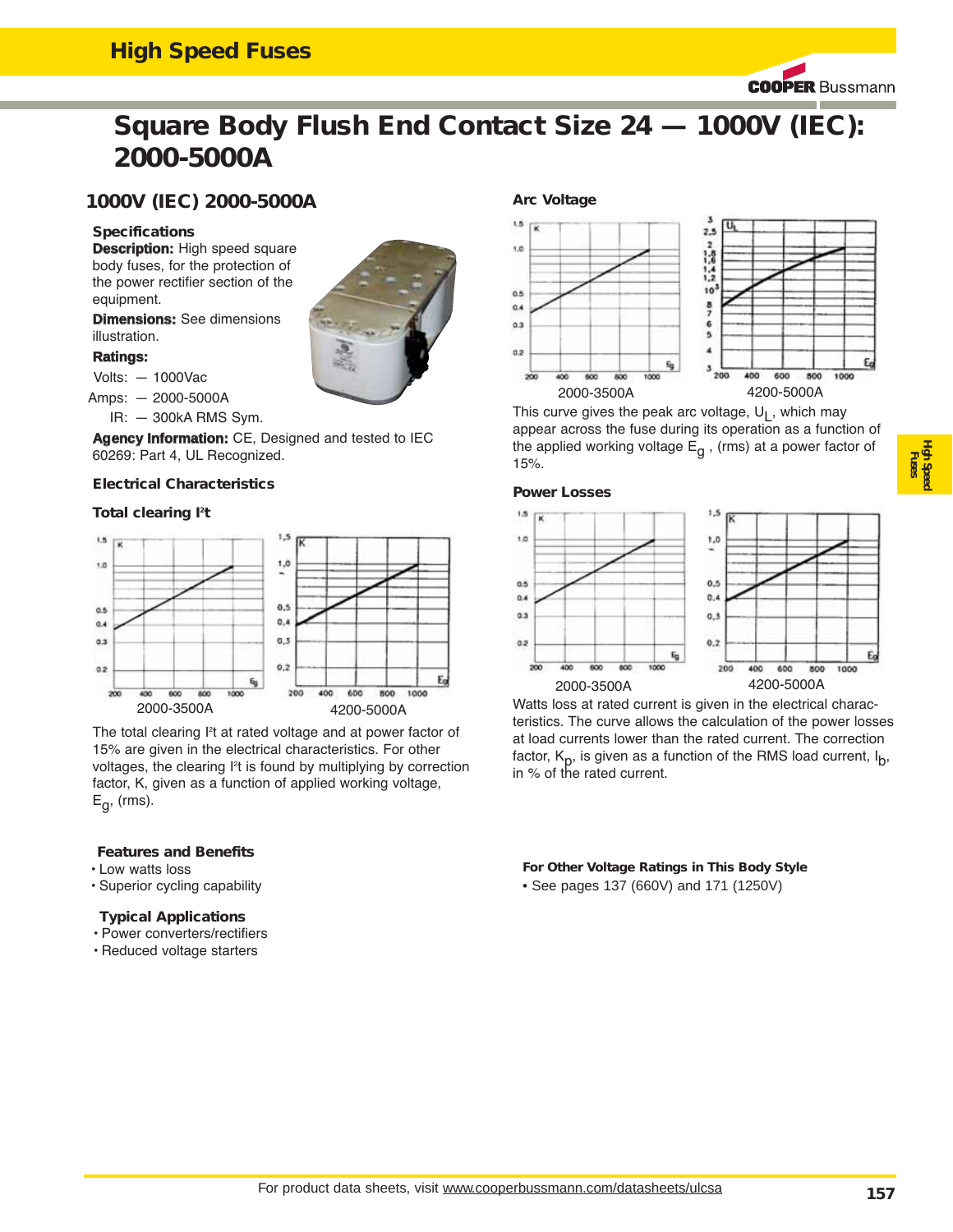### **Square Body Flush End Contact Size 24 — 1000V (IEC): 2000-5000A**

#### **Catalog Numbers**

|                            | Cat. Number         |                | <b>Electrical Characteristics</b> |          |                               |             |
|----------------------------|---------------------|----------------|-----------------------------------|----------|-------------------------------|-------------|
|                            | -BKN/85             | Rated          | Rated                             |          | $\mathsf{I}^2$ t (A $^2$ Sec) | Watt        |
| <b>Fuse</b><br><b>Size</b> | Type K<br>Indicator | Voltage<br>(V) | Current<br><b>RMS-Amp</b>         | Pre-arc  | <b>Clearing at</b><br>1000V   | Loss<br>(W) |
|                            | 170M7608            |                | 2000                              | 885000   | 5700000                       | 345         |
|                            | 170M7680            |                | 3000                              | 2900000  | 19000000                      | 430         |
|                            | 170M7567            |                | 3200                              | 3300000  | 20000000                      | 440         |
| 24                         | 170M7568            | 1000           | 3500                              | 4500000  | 27000000                      | 450         |
|                            | 170M7569            |                | 4000                              | 6800000  | 40000000                      | 475         |
|                            | 170M7498            |                | 4200                              | 8000000  | 47500000                      | 485         |
|                            | 170M7488            |                | 4500                              | 10000000 | 59000000                      | 495         |
|                            | 170M7622            |                | 5000                              | 14000000 | 82500000                      | 540         |

Data Sheet: 170K7540, 170K8514

#### **Dimensions (mm):**